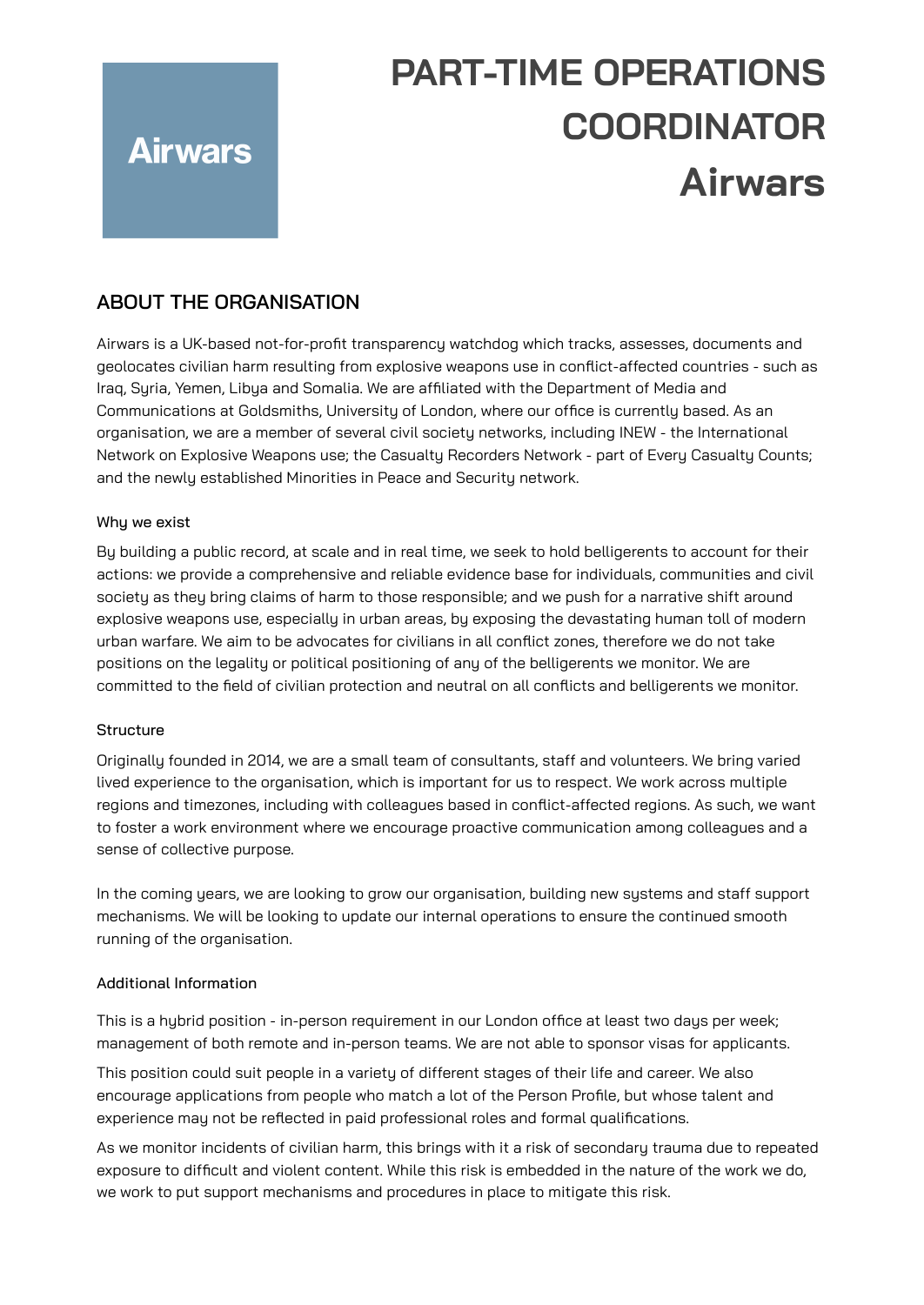# **ROLE DESCRIPTION**

Salary - The salary range for this position is 2.5 days per week, 27,000-31,000 FTE commensurate with experience.

#### Operations Coordinator Accountabilities i.e. what colleagues can rely on you to do

- ◆ Ensure Airwars policies and governing documents are understood and adhered to, and flag any areas of non-compliance to the Director
- ◆ Ensure staff and consultants have the relevant access and documentation to meet accounting requirements
- ◆ Ensure all organisational administration and logistics needs are tracked, flagged to the Director for approval, and implemented where necessary
- ◆ Ensure that the Executive Board of the organisation is supported and any administrative requirements are met

Operations Coordinator Responsibilities i.e. key tasks or activities related to your areas of accountability

- ◆ Maintaining and where possible improving internal systems and processes
- ◆ Supporting and liaising with staff
- ◆ Coordination between internal and external operations
- ◆ Administration

### **PERSON PROFILE**

#### **Personal Qualities**

*i.e. personality traits, characteristics and interests that describe you*

| Organised and<br>meticulous                                                          | Interested in<br>understanding how<br>things work                            | Good at explaining<br>processes and<br>systems                              | Motivated to support<br>the work of others                                |
|--------------------------------------------------------------------------------------|------------------------------------------------------------------------------|-----------------------------------------------------------------------------|---------------------------------------------------------------------------|
| A structured thinker<br>who notices details<br>and patterns                          | An aptitude for taking<br>ideas and putting<br>them into practice            | Comfortable with<br>change and dynamic<br>work environments                 | Ability to recognise -<br>and communicate -<br>stress thresholds          |
| Comfortable<br>switching between<br>different types of<br>work throughout the<br>day | Interested in - or<br>intrinsically<br>motivated by - the<br>work of Airwars | Proactive in looking<br>for ways to improve<br>or refine ways of<br>working | Ready to embrace an<br>environment where<br>systems are still<br>evolving |
| Ability to empathise<br>and think along with<br>colleagues                           | Good at initiating and<br>maintaining collegial<br>relationships             |                                                                             |                                                                           |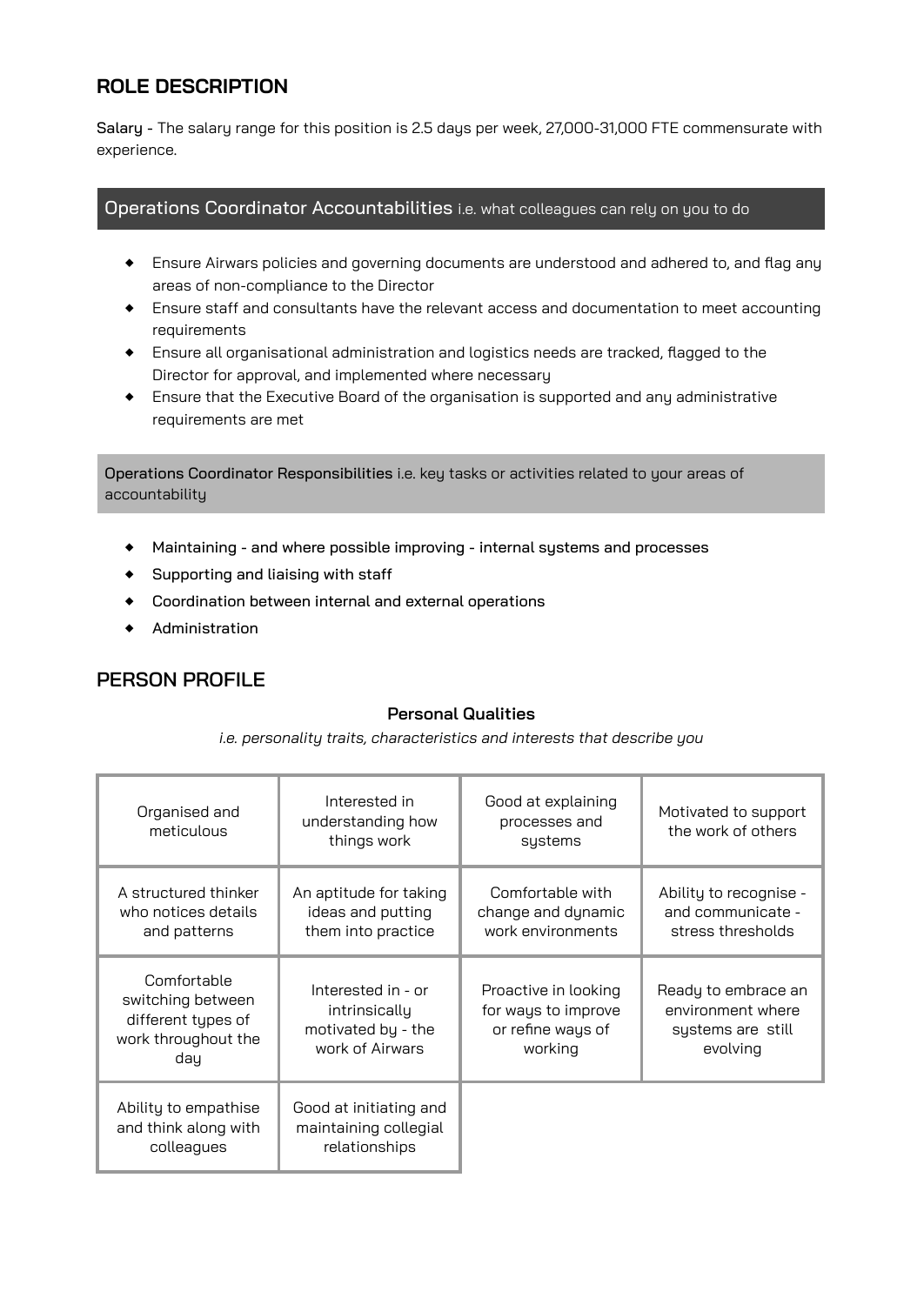**Skills** *i.e. things that you can do competently and independently*

| Design new internal<br>processes                          | Develop and adapt<br>efficient and practical<br>work flows        | Record-keeping and<br>back-end data<br>management                    | Analysis                                                                            |
|-----------------------------------------------------------|-------------------------------------------------------------------|----------------------------------------------------------------------|-------------------------------------------------------------------------------------|
| Break down the small<br>steps within a larger<br>process  | Provide constructive<br>feedback                                  | Facilitate<br>administrative<br>processes (internal<br>and external) | Work with<br>multi-lingual teams<br>and in a multilingual<br>environment            |
| Manage<br>administration<br>associated with<br>nonprofits | Design processes for<br>the various aspects<br>of human resources | Design processes for<br>budget and finance<br>administration         | Organise meetings<br>and events e.g.<br>logistics, budgets,<br>travel and transport |

## **Knowledges and Networks**

*i.e. specific expertise or connections you can bring to the role*

| Knowledge of financial<br>requirements for<br>nonprofits in the UK                       | The basics of budget<br>planning and<br>forecasting                                                  | Familiarity with HR<br>processes, good<br>practices, software etc.                                    | Familiarity with<br>relevant data<br>protection standards<br>that apply to internal<br>records |
|------------------------------------------------------------------------------------------|------------------------------------------------------------------------------------------------------|-------------------------------------------------------------------------------------------------------|------------------------------------------------------------------------------------------------|
| Understanding of<br>alternative<br>intersectional internal<br>processes and<br>practices | Familiarity with<br>different digital tools /<br>software options for<br>administrative<br>processes | Awareness of funders<br>/ donor networks<br>across diverse issues<br>and sectors (local to<br>global) | (Useful) Languages -<br>English; Arabic; Somali;<br>Ukrainian; Russian                         |

◈◈◈